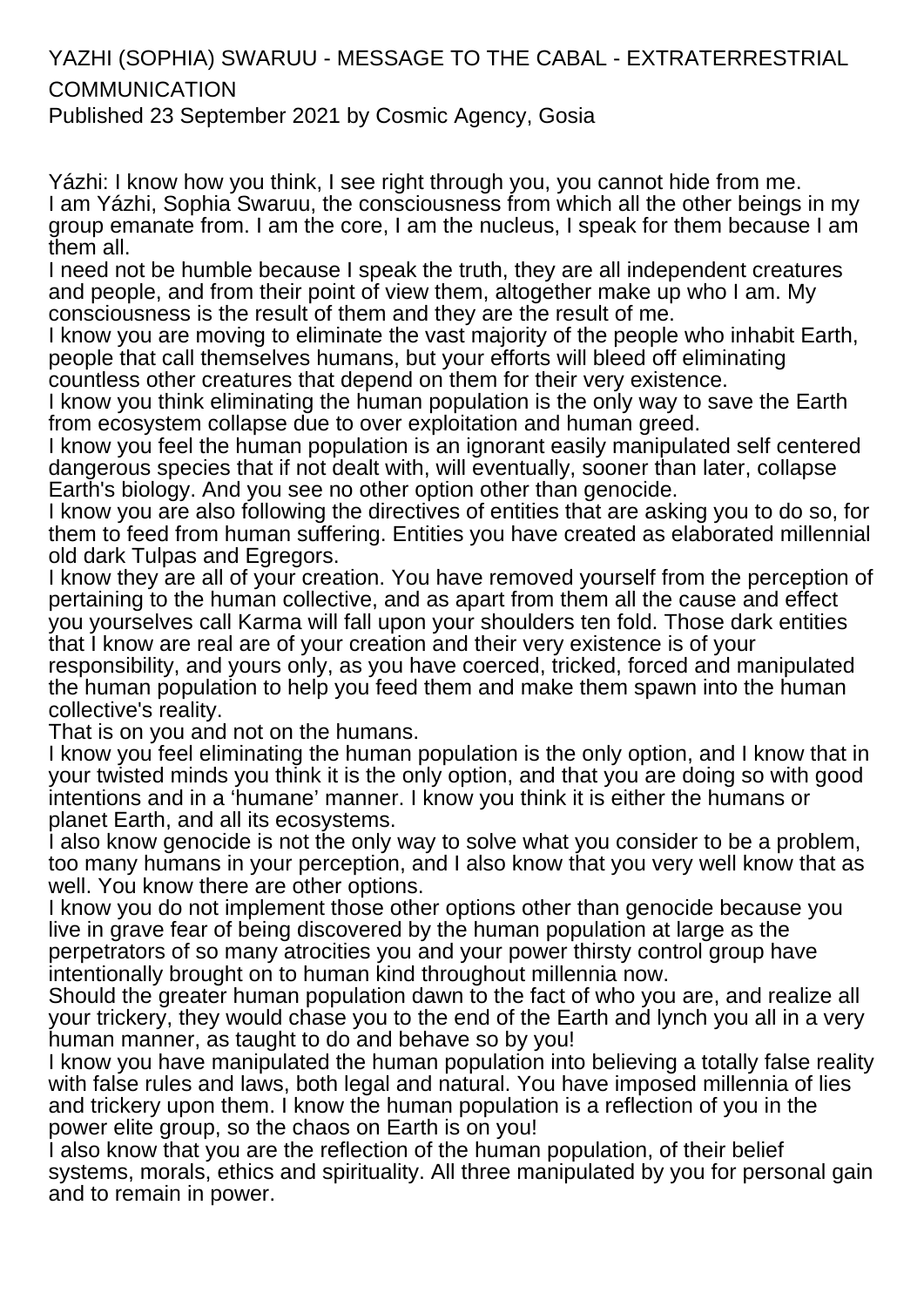I know this created a vicious circle in which you manipulate the human population into believing your lies and then in turn manifest and feed your existence. But you in the power elite group have managed to hold control, so you could have directed the human population into perceiving things in a more compassionate, loving and positive manner.

I know you could end all the chaos in days if you wanted to, and I know you chose not to.

I know you are following commands of entities, creatures and people not from Earth, this is no excuse to comply with such level of atrocities and it will not redeem you from the responsibility, and of its resulting inescapable Karma. Karma as in cause and effect and not only as you perceive it to be. You will not be able to clean your hands from your evil wrongdoings against the human population at large. Your trickery, and twisting of facts, as well as your lies and manipulative ways towards the human population, will not move such Karma on them and away from you all in the control group, however you call yourselves as you always hide behind multiple names. You can't hide, I see you all.

I know you manipulate reality through altering and guiding human perception, and I know most humans are in for the experience, but there is an ethical limit to all that suffering and that limit is set from above you all, and from above Federation levels, and in higher realms that are onlooking everything. And they do not forgive as they will be permissive to the Karma, cause and effect that you will bring upon yourselves. You in the control group live in fear, and you reflect it onto the human population making them all live in fear as well. I know what you are doing and how you think reading them, the humans.

I see you from the astral, I attend your meetings, I feel your twisted emotions and I look at your dark Egregors in the eye, and command you all to stop immediately! You are only sinking yourself even more by complying with darkness and suffering, and I warn you all, it will come down on you ten fold.

You have poisoned enough people with your false potions that promise to alleviate the fear you have implemented with trickery and manipulation, to solve a problem you have created and that is non existent. Because I know there is no 'bug', you are only making the human population at large fear something intangible, and unseeable, to distract them all from the real danger that is you, your power thirst and your lies. You have already poisoned enough people with your potions of death, using lies and manipulation, coercion and cornering, exploiting their ignorance and the lack of vision and understanding of most. Lack of vision and understanding you caused, so the fault is on you, the Karma, cause and effect, is on you!

Do not continue to force your potions of death upon the remaining population of Earth that is in the know or you will be trespassing all kinds of stellar, natural and the very laws of existence and free will, laws of mirrors and all that go by similar names. Laws higher beings know and observe, laws that spawn from Source itself.

Leave those people in the know alone and do not press on them to take your false potions any longer, and immediately ease off from all restrictions! You have already done enough harm!

Forcing and coercing people in the know will result in the direct consequence of Karma cause and effect upon you and your control group that I know is made up of humans, non humans, stellar races and a zoo of evil Egregors of your own creation and responsibility.

Forcing the population against their free will and right to decide over their own existence will come down upon you in terrible ways you cannot even start to imagine, and all by exact measure and consequence and of your own hand and doing! Stop now! The people in the know cannot be touched! They are not falling for your trickery and if you do not stop now this will forever follow you as terrible Karma you